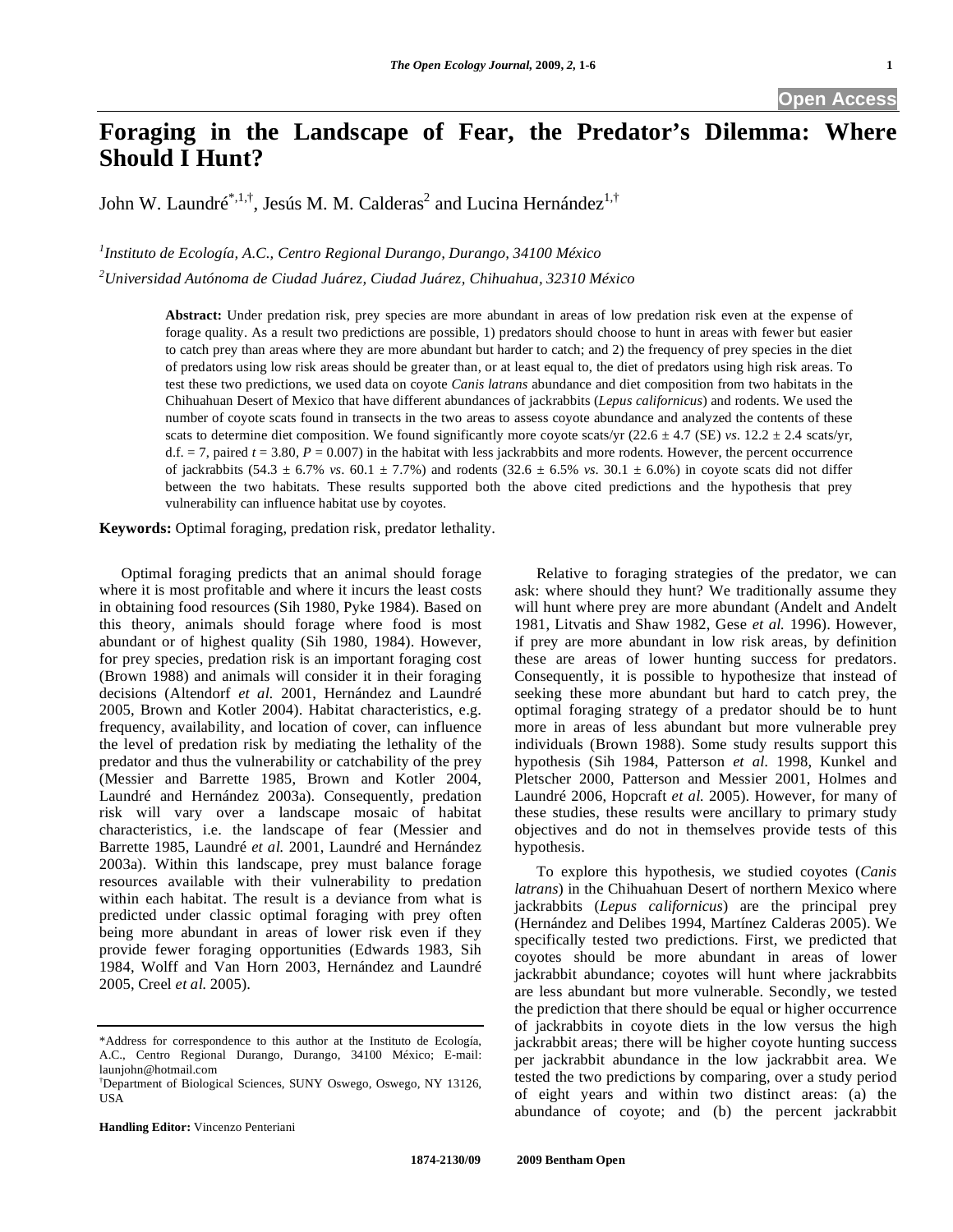occurrence in coyote diets. Here we report the results of our comparisons.

## **STUDY AREA**

 The study area is located in the Mapimi Biosphere Reserve of Mexico. Mapimi is a natural protected area in the Chihuahuan Desert of Mexico where hunting of wildlife, including coyotes, is restricted. The area is located between  $26^0$  11' –  $27^{\circ}$  00' N and 103<sup>°</sup> 23' – 104<sup>°</sup> 07' W and is centered at the junction of the Mexican states of Durango, Chihuahua, and Coahuila. The area is relatively flat with an average elevation of 1100 m and surrounded by mountains that reach to 1400 m. Temperature varies from 4º C in January to 36º C in June. The average annual rainfall is 264 mm and the annual evaporation is 2500 mm. Seventy-eight percent of precipitation is received between June and September. The specific study sites were in two plant communities: a grassland of *Pleurophis mutica* (toboso grass) and a shrubland of *Prosopis glandulosa* (mesquite)- *Larrea tridentata* (creosote bush)-*Opuntia rastrera* (prickly pear cactus).

 In Mapimi the main abundant mammalian predator is the coyote. Other mammalian predators include the gray fox (*Urocyon cinereoargenteus*), the kit fox (*Vulpes macrotis*), bobcat (*Lynx rufus*), and puma (*Puma concolor*). However, these species are considered rare to uncommon in the area. Avian predators (hawks and owls) occur in the area but are not common.

The principal prey of coyotes are jackrabbits, with  $> 70\%$ occurrence in the diet (Martínez Calderas 2005). Various small mammal species, primarily kangaroo rats (*Dipodomys* spp.) and woodrats (*Neotoma albigula*) comprise a lesser portion of the diet (< 30 %; Martínez Calderas 2005). Cottontail rabbits (*Sylvilagus auduboni*) occur in the area but were very rare (abundance index 0.2 sighted/10 km) and had a low occurrence in the diet of coyotes (0.10%, unpublished data). Previous work demonstrated that jackrabbit abundance is higher in open grassland areas compared to closed shrubland habitat (Hernández *et al.* 2005, Portales 2006). Additionally, the selection of grassland habitat by jackrabbits is based on lower levels of predation risk because of greater visibility (Marín *et al.* 2003). Conversely, rodent abundance was higher but predation risk lower in shrublands compared to grassland areas (Hernández *et al.* 2005, Burke 2005).

## **METHODS**

 We collected coyote scats by driving along two 15 km routes, one each in the grassland and shrubland areas (Fig. **1**). We identified the scats we found as that of coyotes based on their appearance, presence of tracks, and size. We placed the scats in labeled paper bags and left them to dry in the sun. Scat collection occurred over a 6 day period in March and November of each year (2000-2007), however, in 2005 we expanded the collection period to include 10 days each in the months of December, January, and February. In all cases, we collected scats in both areas at the same time, over equal length sample routes, and with equal sample effort (number of days). The two areas receive approximately equal amounts of rainfall (Hernández *et al.* 2005) so we assumed decomposition rates of scats would be equal in the two areas. Consequently, we used the total number of scats collected in each area per season as an index of abundance of coyotes in the two areas (Niebauer and Rongstad 1977, MacCracken and Hansen 1987, Stoddart *et al.* 2001, Bartel *et al.* 2005). To reduce pseudo-replication, we used the average of the March and November indices for the 8 annual estimates in statistical tests.

 We analyzed the scats by breaking them up by hand and then separated the contents into distinct types such as bones, hair, teeth, fruits, etc. (Martínez Calderas 2005). We then identified these contents to the species level when possible or to the genera or order level. Once we identified the contents, we calculated the frequency of occurrence of each type of prey for each habitat and year based on the number of scats that contained a particular prey divided by the number of scats from the given habitat and year, multiplied by 100 (Hernández *et al.* 2002). The distance between the two collection areas was  $\geq 3$  km. Telemetry and GPS data on coyote movements indicate that resident animals do not normally move between the two areas (De Ita 2007, unpublished data). Thus, we assumed the results represented diets of distinct individuals in the two areas.

 We conducted abundance counts of jackrabbits in March and November along the same two 15 km roads where we collected coyote scats. The counts were between 20:00 to 22:00 h on nights between the last and first quarters of the moon phase. From the back of a pickup truck driven approximately 10 km/h along the roads (Smith and Nydegger 1985), two persons scanned for jackrabbits with two 1,000,000 candle power Brinkman Q-Beam® spotting lamps. When we observed a jackrabbit, we measured the perpendicular distance from the road to the point where we initially sighted the animal. We standardized the survey counts to number of jackrabbits/10 km and used these as relative abundance indices. As we were only interested in relative abundance between habitats, we did not estimate densities, which require more rigorous assumptions. We reduced pseudo-replication in statistical tests by using the averages of Mar-Nov counts for each year ( $n = 8$  years).

 Small mammal abundance was estimated in three radial trapping grids or webs (Hernández *et al.* 2005) per habitat type. We trapped twice per year in March and November over the eight study years. In each web we placed 145 Sherman traps in 12, 100 m lines, each radiating from a central point. We placed 12 traps along each line; the first four were put every five meters and the rest every 10 m. We trapped three days per season, checking and re-baiting the traps in the morning  $(06:00 - 07:00)$  and afternoon  $(17:00 - 0.00)$ 18:00). For the first capture of all rodents, we recorded the species and the specific line and trap where they were caught. We marked these individuals with a marking pen and released them. To calculate an abundance index, we converted the total number of new animals caught on all three webs in each habitat for each season into the number captured/1000 trap nights. As with jackrabbit counts, we averaged the March and November indices of each year (n = 8).

 For all comparisons, we used a paired *t* statistical design and arcsine square root transformed percentage data before the analyses. All means are reported as  $\pm$  standard error and the rejection level was  $P \leq 0.05$ .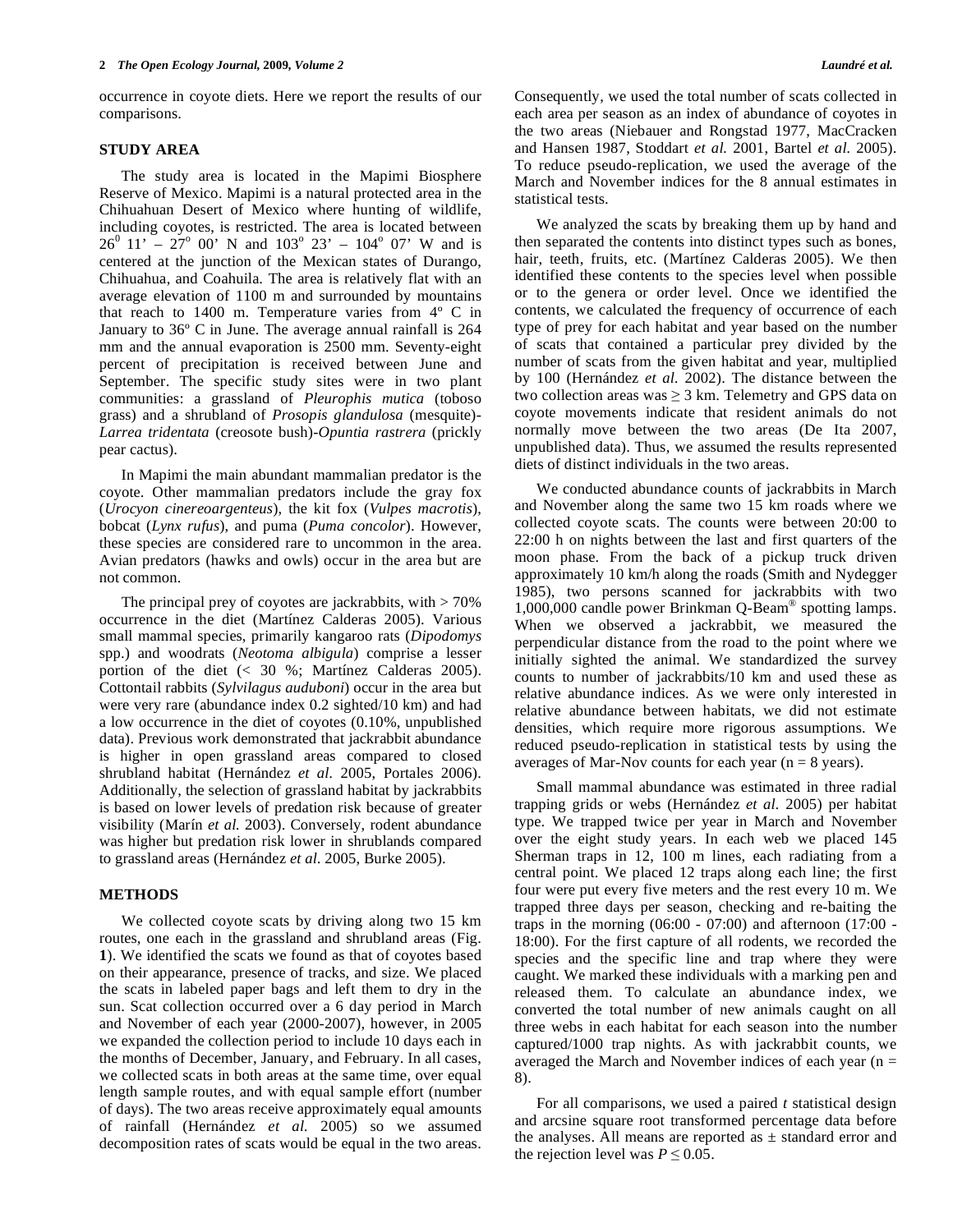

**Fig. (1).** Locations of the routes used for the jackrabbit surveys and coyote scat collections within the shrubland and grassland habitats. Also indicated are the locations (vegetation plots) of the small mammal trapping webs used to estimate rodent abundance in the two habitat types.

### **RESULTS**

 During the 8 years of this study, jackrabbit abundance was consistently higher in the grassland area for 11 of the 15 seasonal surveys (Portales 2006). The average annual abundance index of jackrabbits was significantly higher (*t* = 2.90,  $P = 0.023$ , d.f. = 7) in grassland  $(44.9 \pm 7.7 \text{ individuals} /$ 10 km) than in shrubland  $(34.6 \pm 7.5 \text{ individuals}/10 \text{ km})$ .

Hernández *et al.* (2005) found the occurrence of 13 and 12 species of small mammals in the shrubland and grassland respectively. Of these species, Merriam's kangaroo rat (*D. merriami*) and Nelson's pocket mouse (*Chaetodipus nelsoni*) were consistently the most abundant in shrubland (35.5% and 30.9% of total captures respectively) and Merriam's kangaroo rat was the most abundant in grassland (37.0% of total captures; Hernández *et al.* 2005). During the years of our study, the overall average abundance of rodents was significantly higher ( $t = 11.29$ ,  $P < 0.001$ , d.f. = 7) in the shrubland  $(246.5 \pm 29.5 \text{ individuals}/1000 \text{ trap nights})$  than in the grassland (109.2  $\pm$  24.5 individuals/1000 trap nights; unpublished data).

 We collected a total of 552 coyote scats (370 in shrubland and 182 in grassland). The average number of coyote scats we found/year in the shrubland was significantly greater than that found in the grassland area  $(22.6 \pm 4.7 \text{ vs. } 12.2 \pm 2.4 \text{ scats/year}, t = 3.80, d.f. = 7, P =$ 0.007).

 Although we collected coyote scats each March and November, there were 5 times (November 2000, March and November 2001, March 2004, and November 2006) when we found few scats (2-8) in one or both areas. As the percent occurrence in such small samples can change by > 10% with the presence or absence of jackrabbit or rodent remains in one scat, we decided not to use the data from these months in our seasonal analysis of diet. For the remaining 10 months, percent occurrence of jackrabbits was higher in grassland for 6 sample dates, approximately equal for one sample date, and higher in shrubland for 3 sample dates. Overall, we found no significant difference  $(P = 0.30)$  in average percent occurrence of jackrabbits between the shrubland (mean = 54.3  $\pm$  6.7%) and grassland (mean = 60.1  $\pm$  7.7%) areas.

 Percent occurrence of rodents in coyote diets was higher in shrubland for 4 sample dates and higher in grassland for the other 6 sample dates. Consequently, as with the jackrabbits, we found no significant difference  $(P = 0.67)$  in percent occurrence of rodents in coyote scats from the shrubland (mean =  $32.6 \pm 6.5\%$ ) and the grassland (mean =  $30.1 \pm 6.0\%$ ).

## **DISCUSSION**

 Scat frequency has been successfully used as an index of abundance of coyotes within various habitats (Niebauer and Rongstad 1977, MacCracken and Hansen 1987, Stoddart *et al.* 2001, Bartel *et al.* 2005). However, in comparing between two habitats, scat frequencies could be biased for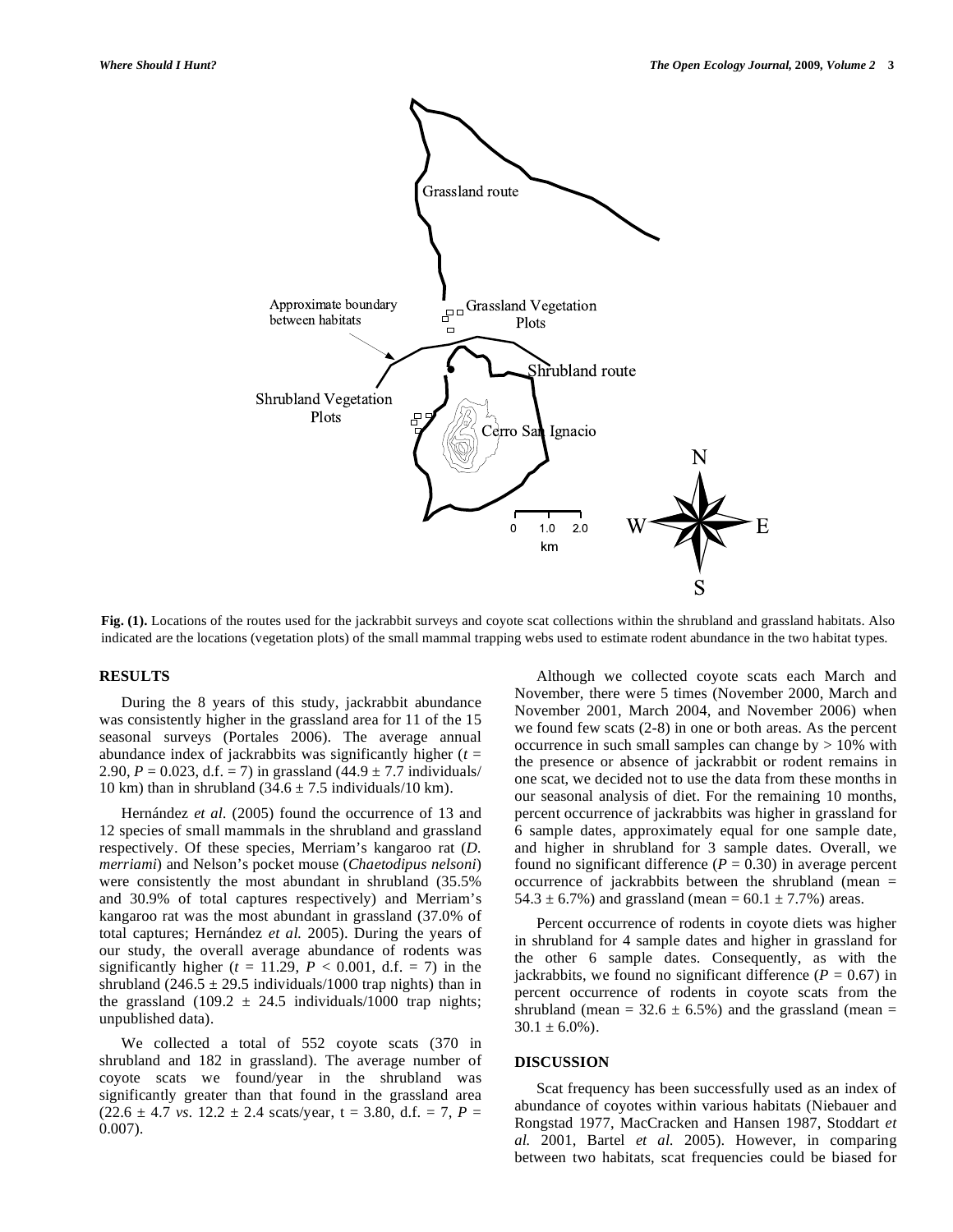various factors. One potential bias is different decomposition rates of scats between the two areas. Because we were comparing two nearby areas, factors affecting decomposition rates between areas, such as rainfall, humidity, or coprophagous insects were assumed to have been minimal. Another bias could result if coyotes preferred to use roads more in one habitat, e.g. the more closed shrubland habitat, than the more open grassland. Telemetry and GPS data on coyotes from both habitat types do not indicate such a bias existed (De Ita 2007, Unpublished data). Thus for the purpose of this study, we were confident that scat frequency was a reliable estimator of relative coyote abundance between the two areas.

 Traditionally, it is assumed that prey abundance drives habitat selection by mammalian predators (Sih 1984, Andelt and Andelt 1981, Litvatis and Shaw 1982, Reichel 1991, Lima 2002). This assumption is based on optimal foraging theory. However, it assumes an active predator seeking an inactive or sessile prey (Pulliam 1974, Sih 1984). Based on the landscape of fear model, mobile prey species will alter their foraging patterns because of predation risk, spending more time in safer areas even at the expense of foraging opportunities (Sih 1980, Edwards 1983, Stephens and Peterson 1984, Sweitzer 1996, Gilliam and Fraser 1987, Altendorf *et al.* 2001, Hernández and Laundré 2005). In our area, previous studies demonstrated this inverse relationship between predation risk and habitat use for jackrabbits and rodents (Marín *et al.* 2003, Hernández *et al.* 2005, Burke 2005, Portales 2006).

 Within the framework of risk and use, a coyote has to make its foraging decisions. Because of the high energy return on their predation investment (Laundré and Hernández 2003b), optimally, coyotes should and do select lagomorphs as their main prey (Niebauer and Rongstad 1977, Patterson *et al.* 1998,O'Donoghue *et al.* 1998, Bartel and Knowlton 2005). In the Chihuahuan Desert, the main lagomorph species used by coyotes is the black-tailed jackrabbit (Hernández *et al.* 2002, Martínez Caldera 2005). Under the traditional optimal foraging view, coyote abundance in Mapimi should be highest in the grassland area because jackrabbit abundance was 1.3 times higher than in the shrubland. Under the landscape of fear model, we predicted the opposite; coyotes should choose an area of less abundant but easier to capture individuals. Our findings of higher coyote scat abundance in the shrubland supported this prediction.

 It could be argued that coyotes were more abundant in shrubland because this area had 2.3 times more rodents than the grassland area. This, however, assumes that coyotes are selecting an area solely on prey abundance and are switching to the alternate more abundant rodent prey in the shrubland. There is some evidence that when faced with a lower abundance of their principal prey, coyotes will switch prey (Todd *et al.* 1981, Patterson *et al.* 1998, Bartel and Knowlton 2005). However, in these cases, there is a reduction in use of primary prey and a corresponding increase in use of alternate prey. Thus, if coyotes were switching to the more abundant rodent populations in the shrubland, we should have found rodents comprising more and jackrabbits less of their diet in this area compared to each other and to the diet of coyotes in the grassland. We found no difference in use of jackrabbits or rodents between the two habitats. Nor did we find rodents

comprising a majority of the diet in shrubland. Thus, we reject the possibility that higher rodent abundance in the shrubland was supporting a higher coyote population.

 Relative to composition of jackrabbits and rodents in the diets of coyotes, as mentioned, we did not find difference in use levels between shurbland and grassland areas for either group. Again, this is in contrast to the finding that during our study period jackrabbit abundance was 1.3 times higher in grassland than shrubland and rodent abundance was 2.3 times higher in shrubland than grassland. From these results we conclude that coyotes were not using either jackrabbits or rodents according to their relative abundance in the two habitats Based on relative abundance, coyotes actually selected jackrabbits more and rodents less in shrublands vs. grasslands. As a possible alternate explanation of these results, we propose that vulnerability and not abundance was an important factor in determining coyotes' diets in Mapimi. Under this explanation, coyote success in capturing jackrabbits is lower in grassland areas because higher visibility allows jackrabbits to better detect predators (Lechleitner 1958, Daniel *et al.* 1993, Marín *et al.* 2003). Because of greater amounts of escape cover for small mammals, the opposite is the case for rodents in the shrubland. One consequence of this explanation would be the pattern of no difference in diet of coyotes between the two habitats. This further supports the hypothesis that the coyotes were selecting habitats based on jackrabbit vulnerability rather than abundance, which directly results from the prey's response to their predation risk due to coyotes.

 Our results also corroborate the work of Sih (1984) and Holmes and Laundré (2006) who found predators, notonectid insects (*Notonecta undulata*) and pumas (*Puma concolor*), respectively, used areas of low prey-high risk more than high prey-low risk areas. Hopcraft *et al.* (2005) also found African lions (*Panthera leo*) were selecting hunting sites based on vulnerability rather than availability of prey. Our results also coincide with ancillary findings of other studies. Kunkel and Pletscher (2000) found higher use by wolves and lower use by moose in open areas, which the authors considered more dangerous for moose because they could be detected easier and could not escape to shelter provided by forests. Higher use areas by moose presumably consisted of greater amounts of this shelter (Kunkel and Pletscher 2000). Patterson and Messier (2000) found areas of high coyote/low deer use related to higher vulnerability of deer to coyotes (Patterson *et al.* 1998). In this case, vulnerability of deer to coyote predation seemed related to greater snow depth in these regions (Patterson and Messier 2000). These areas were outside of the winter yards used by deer, which seem to provide higher security from coyote predation because of established trails (Messier and Barrette 1985).

 In conclusion, the results of our study indicate that prey vulnerability and not just abundance may also influence where a predator selects to hunt. Under this model, the optimal strategy for predators would be to hunt more often in the high risk areas of low prey abundance. If further research supports our findings, these reciprocal interactions between predator and prey in this behavioral response race (Sih 1984) within the landscape of fear could have far reaching consequences in various aspects of predator-prey dynamics.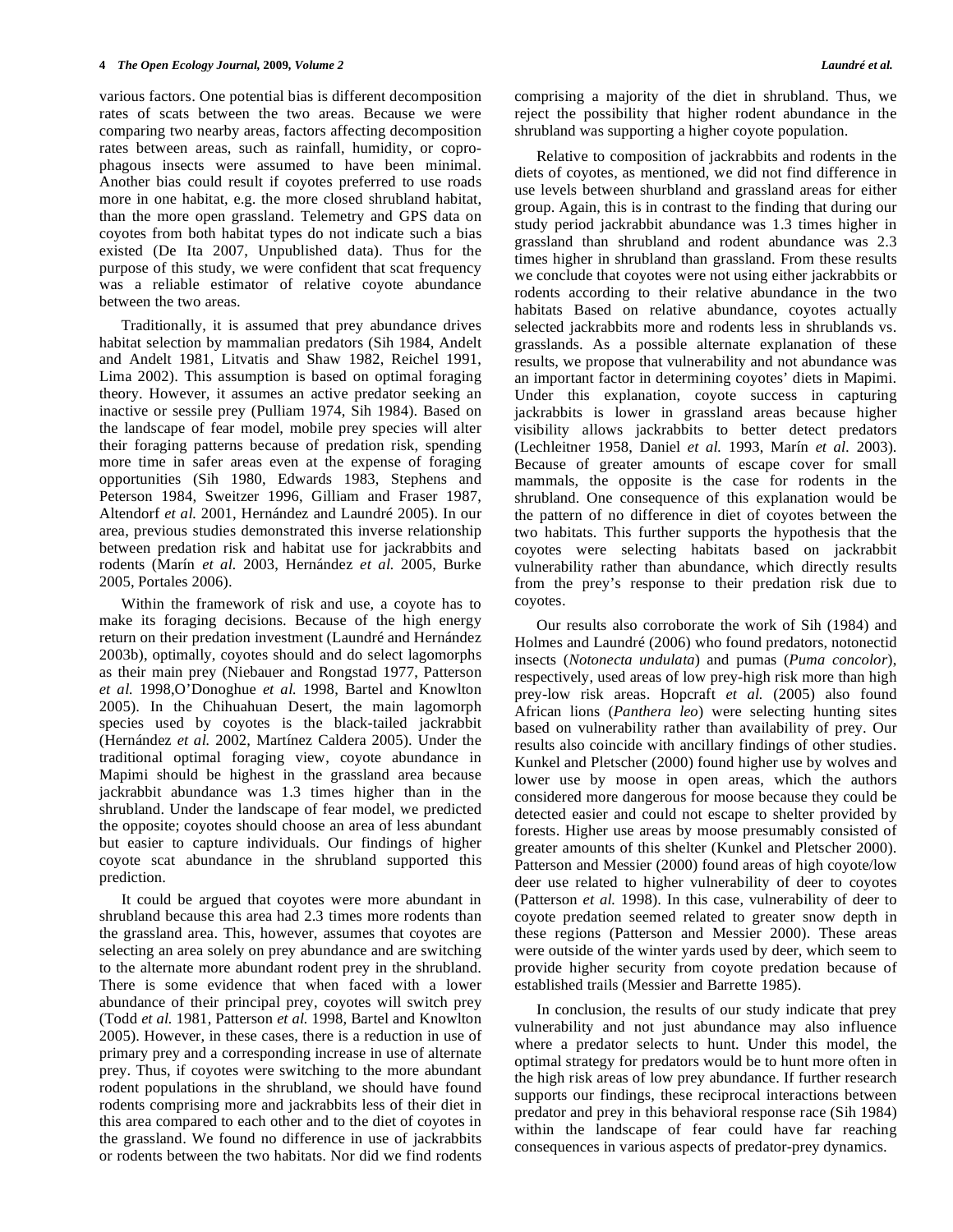#### **ACKNOWLEDGEMENTS**

 Funding for this study was provided by CONACyT (Consejo Nacional de Ciencia y Technologia) of Mexico, grant number 2002-CO1-41930 given to L. Hernández and by funds from the Earthwatch Institute given to J.W. Laundré. We thank Robert Parmenter for his advice, willingness to share resources, and comments on revising this manuscript. We also thank the many Earthwatch volunteers for their help in collecting coyote scats and the support of students and personnel of the Instituto de Ecología, A.C., especially Karina Grajales Tam. This research is part of a long-term ecological study at the Mapimí Biosphere Reserve directed by Dr. Lucina Hernández which was initiated with a grant from CONACyT number 1843P-N9507.

#### **REFERENCES**

- Altendorf, KB, Laundré, JW, López, Gonzalez, CA & Brown, JS (2001) Assessing effects of predation risk on foraging behavior of mule deer. *Journal of Mammalogy*, 82, 430-39.
- Andelt, WF & Andelt, SH (1981) Habitat use by coyotes in southeastern Nebraska. *Journal of Wildlife Management*, 45, 1001-05.
- Bartel, RA & Knowlton, FF (2005) Functional feeding responses of coyotes, *Canis latrans*, to fluctuating prey abundance in the Curlew Valley, Utah, 1977-1993. *Canadian Journal of Zoology*, 83, 569-78.
- Bartel, RA, Knowlton, FF & Stoddart, LC (2005) Mammal abundance indices in the northern portion of the Great Basin, 1962-1993. *Ecology*, 86, 3130.
- Brown, JS (1988) Patch use as an indicator of habitat preference, predation risk & competition. *Behavioral Ecology & Sociobiology*, 22, 37-47.
- Brown, JS & Kotler, BP (2004) Hazardous duty pay & the foraging cost of predation. *Ecology Letters*, 7, 999-1014.
- Burke, AM (2005) Utilization of optimal foraging theory in Desert rodents: a review & study. - Ph.D. Diss. University of Illinois at Chicago.
- Creel, S, Winnie, J Jr., Maxwell, B, Hamlin, K & Creel, M (2005) Elk alter habitat selection as an antipredator response to wolves. *Ecology*, 86, 3387-97.
- Daniel, A, Holechek, J, Valdez, R, Tembo, A, Saiwana, L, Fusco, M & Cardenas, M (1993) Jackrabbit densities on fair & good condition Chihuahuan Desert range. *Journal of Range Management*, 46, 524- 8.
- De Ita, CI (2007) Uso del ámbito hogareño del coyote (*Canis latrans*) en la Reserva de la Biosfera Mapimí*.* - Masters thesis, Instituto de Ecología, A.C., Xalapa, Mexico.
- Edwards, J (1983) Diet shifts in moose due to predator avoidance. *Oecologia*, 60, 185-9.
- Gese, EM, Ruff, RL & Crabtree, RL (1996) Intrinsic & extrinsic factors influencing coyote predation of small mammals in Yellowstone National Park. *Canadian Journal of Zoology*, 74, 784-97.
- Gilliam, JF & Fraser, DF (1987) Habitat selection under predation hazard: test of a model with foraging minnows. *Ecology*, 68, 1856-62.
- Hernández, L & Delibes, M (1994) Seasonal food habits of coyotes, *Canis latrans*, in the Bolsón de Mapimí, southern Chihuahuan Desert, Mexico. *Zeitschrift fur Saugetierkunde*, 59, 82-86.
- Hernández, L, Parmenter, RR, Dewitt, JW, Lightfoot, DC & Laundré, JW (2002) Coyote diets in the Chihuahuan Desert, more evidence for optimal foraging. *Journal of Arid Environments*, 51, 613-24.
- Hernández, L, González Romero, A, Laundré, JW, Lightfoot, D, Aragón, E & López Portillo, J (2005) Changes in rodent community structure in the Chihuahuan Desert México: Comparisons between two habitats. *Journal of Arid Environments*, 60, 239-57.
- Hernández, L & Laundré**,** JW (2005) Foraging in the "landscape of fear" & its implications for habitat use & diet quality of elk *Cervus elaphus &* bison *Bison bison*. *Wildlife Biology*, 11, 215-20.
- Holmes, BR & Laundré, JW (2006) Use of open, edge & forest by pumas *Puma concolor* in winter: are pumas foraging optimally? *Wildlife Biology*, 12, 201-09.
- Hopcraft, JGC, Sinclair, ARE & Packer, C (2005) Planning for success: Serengeti lions seek prey accessibility rather than abundance. *Journal of Animal Ecology*, 74, 559-66.
- Kunkel, KE & Pletscher, DH (2000) Habitat factors affecting vulnerability of moose to predation by wolves in southeastern British Columbia. *Canadian Journal of Zoology*, 78, 150-7.
- Laundré JW & Hernández, L (2003a) Winter hunting habitat of Pumas *Puma concolor* in northwestern Utah & southern Idaho, USA. *Wildlife Biology*, 9, 123-9.
- Laundré, JW & Hernández, L (2003b) Total energy budget & prey requirements of free-ranging coyotes in the Great Basin Desert of the western United States. *Journal of Arid Environments*, 55, 675- 89.
- Laundré, JW, Hernández, L & Altendorf, KB (2001) Wolves, Elk & Bison: Reestablishing the "Landscape of Fear" in Yellowstone National Park USA. *Canadian Journal of Zoology*, 79, 1401-09.
- Lechleitner, RR (1958) Certain aspects of the black-tailed jackrabbit. *American Midland Naturalist*, 60, 145-55.
- Lima, SL (2002) Putting predators back into behavioral predator-prey interactions. *Trends in Ecology & Evolution*, 17, 70-75.
- Litvaitis, JA & Shaw, JH (1980) Coyote movements, habitat use & food habits in southwestern Oklahoma. *Journal of Wildlife Management*, 44, 62-68.
- MacCracken, JG & Hansen, RM (1987) Coyote feeding strategies in southeastern Idaho: optimal foraging by an opportunistic predator? *Journal of Wildlife Management*, 51, 278-85.
- Marín, AI, Hernández, L & Laundré, JW (2003) Predation risk & food quantity in the selection of habitat by black-tailed jackrabbit (*Lepus californicus*): an optimal foraging approach. *Journal of Arid Environments*, 55, 101-10.
- Martínez Calderas, JM (2005) Forrajeo optimo del coyote en la Reserva de la Biosfera de Mapimi. Bachelors thesis, Universidad Autonoma de Ciudad Juarez, Mexico.
- Messier, F & Barrette C (1985) The efficiency of yarding behavior by white-tailed deer as an antipredator strategy. *Canadian Journal of Zoology*, 63, 785-9.
- Niebauer, TJ & Rongstad, OJ (1977) Coyote food habits in northwestern Wisconsin. In: Phillips RL & Jonkel C Eds. *Proceedings of the 1975 Predator Symposium*. Montana Forest & Conservation Experimental Station, University of Montana, Missoula 237-251.
- O'Donoghue, M, Boutin, S, Krebs, CJ, Zuleta, G, Murray, DL & Hofer, EJ (1998) Functional responses of coyotes & lynx to the snowshoe hare cycle. *Ecology,* 79, 1193-208.
- Patterson, BR, Benjamin, LK & Messier F (1998) Prey switching & feeding habits of eastern coyotes in relation to snowshoe hare & whitetailed deer densities. *Canadian Journal of Zoology*, 76, 1885-97.
- Patterson, BR & Messier, F (2000) Factors influencing killing rates of white-tailed deer by coyotes in eastern Canada. *Journal of Wildlife Management*, 64, 721-32.
- Patterson, BR & Messier, F (2001) Social organization & space use of coyotes in eastern Canada relative to prey distribution & abundance. *Journal of Mammalogy*, 82, 463-77.
- Portales, GL (2006) Reproduccion y abundancia de la liebre *Lepus californicus* en la Reserva de la Biosfera Mapimi, en el Desierto Chihuahuense, México. Ph.D. thesis Universidad Nacional Autonoma de México, Mexico City.
- Pulliam, HR (1974) On the theory of optimal diets. *American Naturalist*, 108, 59-74.
- Pyke, GH (1984) Optimal foraging theory: A critical review. *Annual Review of Ecology & Systematics*, 15, 523-75.
- Reichel, JD (1991) Relationships among coyote food habits, prey populations & habitat use. *Northwest Science*, 65, 133-37.
- Sih, A (1980) Optimal behavior: Can foragers balance two conflicting demands? *Science*, 210, 1041-43.
- Sih, A (1984) The behavioral response race between predator & prey. *American Naturalist,* 123, 143-50.
- Smith, GW & Nydegger, NC (1985) A spotlight, line-transect method for surveying jackrabbits. *Journal of Wildlife Management*, 49, 699- 702.
- Stephens, PW & Peterson, RO (1984) Wolf-avoidance strategies of moose. *Holarctic Ecology*, 7, 239-44.
- Stoddart, LC, Griffiths, RE & Knowlton, FF (2001) Coyote responses to changing jackrabbit abundance affect sheep predation. *Journal of Range Management*, 54, 15-20.
- Sweitzer, RA (1996) Predation or starvation: Consequences of foraging decisions by porcupines (*Erethizon dorsatum*). *Journal of Mammalogy*, 77, 1068-77.